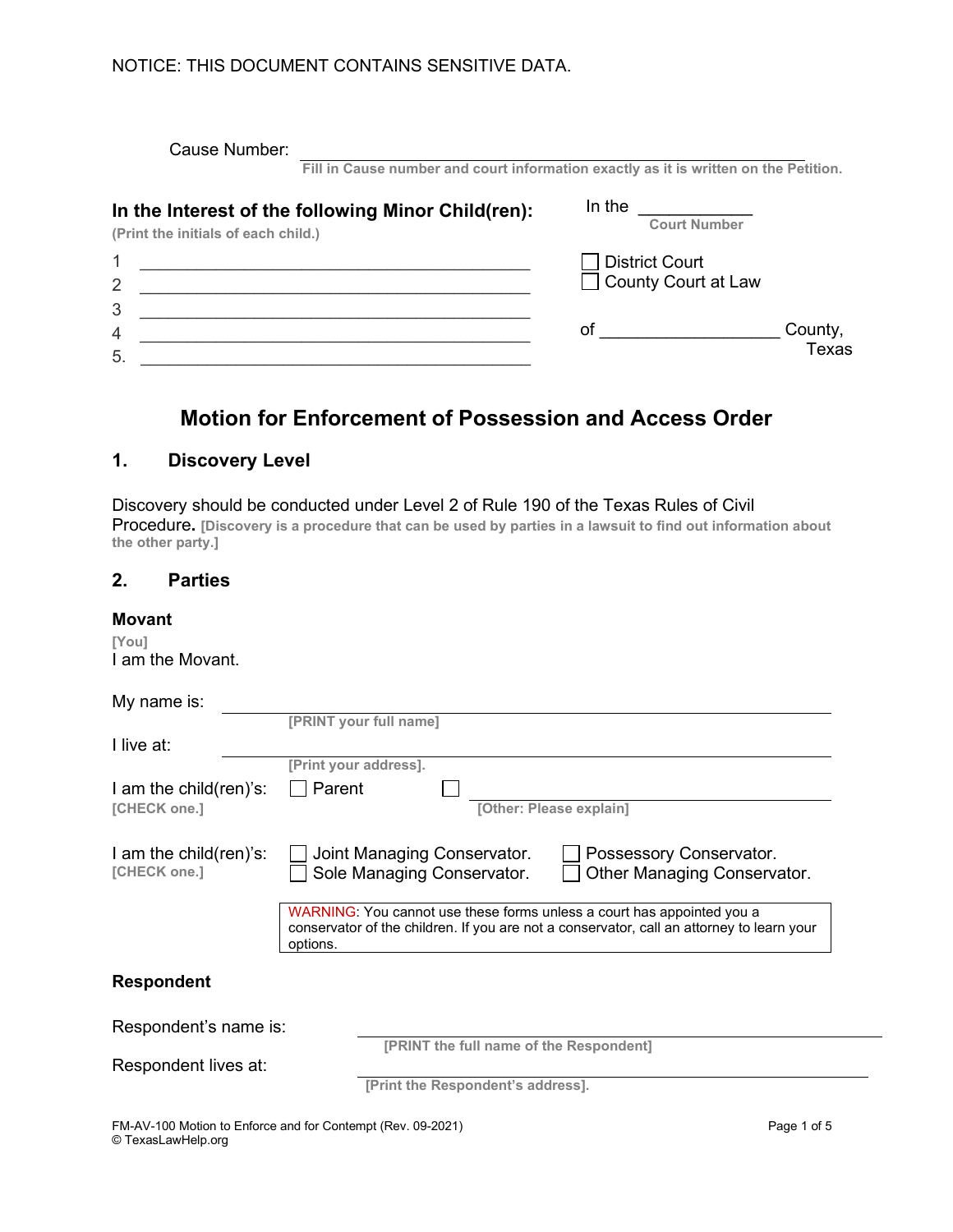| Respondent can be served at:                    |                                                                                                                               |                                          |  |
|-------------------------------------------------|-------------------------------------------------------------------------------------------------------------------------------|------------------------------------------|--|
|                                                 | [Print the address where the Respondent should be served, if different].                                                      |                                          |  |
| Respondent is the child(ren)'s:<br>[CHECK one.] | Parent<br>[Other: Please explain]                                                                                             |                                          |  |
| Respondent is the children's:<br>[CHECK one.]   | Joint Managing Conservator<br><b>Possessory Conservator</b><br>Sole Managing Conservator<br><b>Other Managing Conservator</b> |                                          |  |
| 3.<br><b>Children</b>                           |                                                                                                                               |                                          |  |
| My child(ren)'s names are:                      |                                                                                                                               |                                          |  |
| <b>Child's Name</b>                             | Child's sex                                                                                                                   | <b>Child's Birthday</b> [month/day/year] |  |
|                                                 |                                                                                                                               |                                          |  |
|                                                 |                                                                                                                               |                                          |  |

### **4. Jurisdiction**

This court has continuing, exclusive jurisdiction of this case as a result of prior proceedings.

### **5. Contempt**

### **Contempt Based on Denial of Possession**

**[Check this box and complete the following section if the Respondent has denied your court ordered visitation.]**

This Court signed an order called:

**[Print the name of the order that you are trying to enforce.]**

The Court signed the order on:

**[Print the date the judge entered your court order. This is either the date you appeared in court, or the date the judge signed the order. It is usually the earlier date.]**

The Court ordered Respondent to make the children available to me as set forth in the attached order, labeled Exhibit A. **[Attach a copy of the court order to this motion. At the top of the order, write: Exhibit A.]**

The Respondent has refused to comply with this court's order.

The Respondent disobeyed the court order on the dates, times, and places, and in the manners described in, the attached Possession and Access Journal, labeled Exhibit B.

I ask the Court to hold the Respondent in contempt, and to jail, and fine the Respondent for each violation referred to above and incorporated by reference.

I believe that, based on the Respondent's behavior, the Respondent will continue to disobey the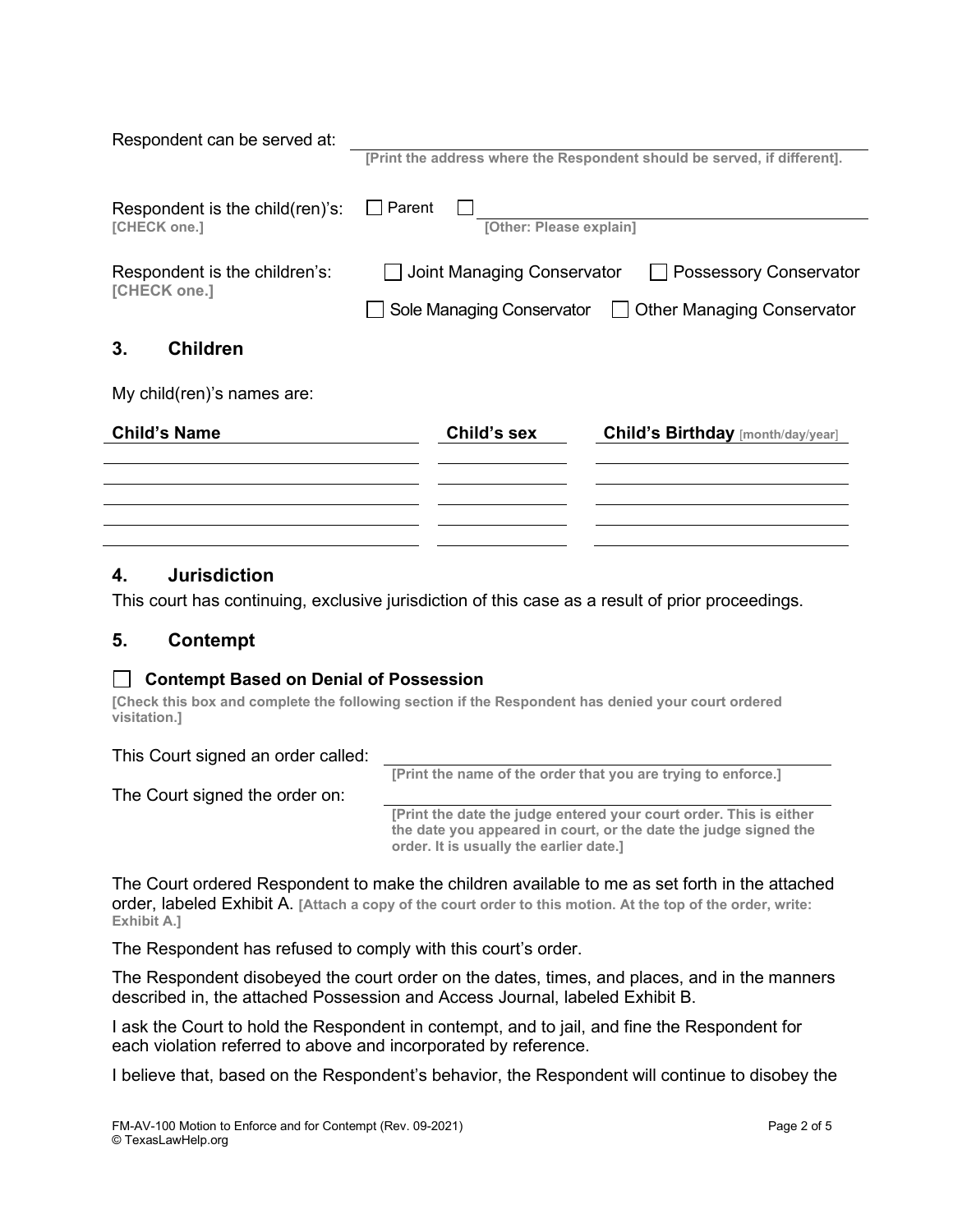court order.

I ask the Court to hold Respondent in contempt, and to jail and fine Respondent for each additional failure to comply with the court order from the date of this filing to the date of the hearing on this motion.

If the Court decides not to jail the Respondent, or the Court orders a partial commitment for the Respondent, I ask the Court to place Respondent on community supervision for five years on release from jail or suspension of commitment.

**Contempt Based on the Failure to Disclose Contact Information** 

**[Check this box if the Respondent was court ordered to notify you of changes in contact information, but has refused to do so.]**

The court orders, attached as Exhibit A, state that:

EACH PERSON WHO IS A PARTY TO THIS ORDER IS ORDERED TO NOTIFY EACH OTHER PARTY, THE COURT, AND THE STATE CASE REGISTRY OF ANY CHANGE IN THE PARTY'S CURRENT RESIDENCE ADDRESS, MAILING ADDRESS, HOME TELEPHONE NUMBER, NAME OF EMPLOYER, ADDRESS OF EMPLOYMENT, DRIVER'S LICENSE NUMBER, AND WORK TELEPHONE NUMBER. THE PARTY IS ORDERED TO GIVE NOTICE OF AN INTENDED CHANGE IN ANY OF THE REQUIRED INFORMATION TO EACH OTHER PARTY, THE COURT, AND THE STATE CASE REGISTRY ON OR BEFORE THE 60TH DAY BEFORE THE INTENDED CHANGE. IF THE PARTY DOES NOT KNOW OR COULD NOT HAVE KNOWN OF THE CHANGE IN SUFFICIENT TIME TO PROVIDE THE 60-DAY NOTICE, THE PARTY IS ORDERED TO GIVE NOTICE OF THE CHANGE ON OR BEFORE THE FIFTH DAY AFTER THE DATE THAT THE PARTY KNOWS OF THE CHANGE THE DUTY TO FURNISH THIS INFORMATION TO EACH OTHER, THE COURT, AND THE STATE CASE REGISTRY CONTINUES AS LONG AS ANY PERSON, BY VIRTUE OF THIS ORDER, IS UNDER AN OBLIGATION TO PAY CHILD SUPPORT OR ENTITLED TO POSSESSION OF OR ACCESS TO A CHILD. FAILURE BY A PARTY TO OBEY THE ORDER OF THIS COURT TO PROVIDE EACH OTHER PARTY, THE COURT, AND THE STATE CASE REGISTRY WITH THE CHANGE IN THE REQUIRED INFORMATION MAY RESULT IN FURTHER LITIGATION TO ENFORCE THE ORDER, INCLUDING CONTEMPT OF COURT. A FINDING OF CONTEMPT MAY BE PUNISHED BY CONFINEMENT IN JAIL FOR UP TO SIX MONTHS, A FINE OR UP TO \$500 FOR EACH VIOLATION, AND A MONEY JUDGMENT FOR PAYMENT OF ATTORNEY'S FEES AND COURT COSTS.

As of today, Respondent has failed and refused to comply with the order and has willfully disobeyed the order of the Court by failing to notify the court and me of the changes in contact information, and failing to surrender the minor children to me on the above described dates.

I ask the Court to hold Respondent in contempt, and to jail and fine Respondent for each violation alleged above.

Further, I believe, based on the Respondent's behavior, that Respondent will continue to disobey the order.

I ask that the Respondent be confined in the county jail until Respondent complies with the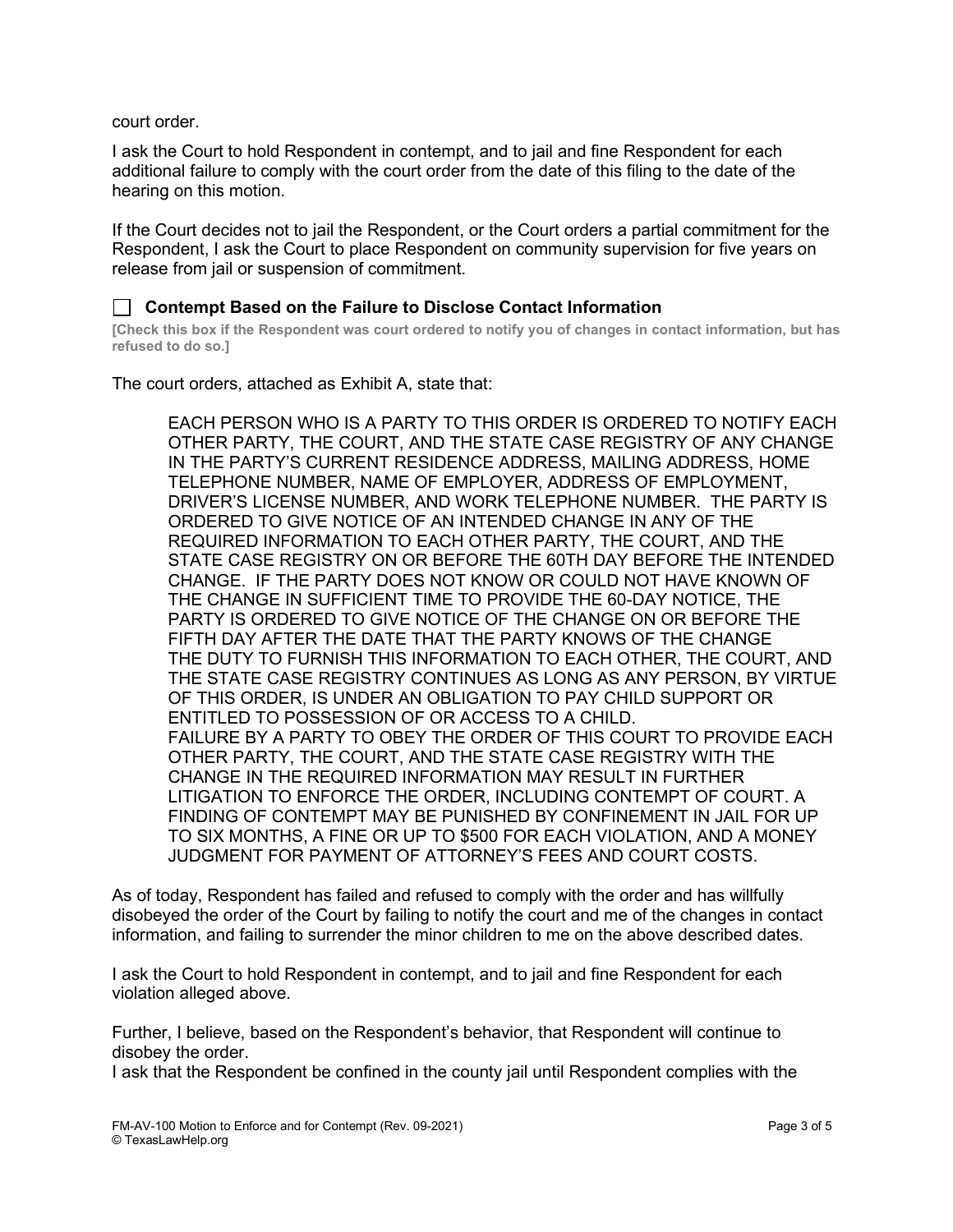Court order. If the Court decides not to jail the Respondent, I ask the Court to place Respondent on community supervision for five years on release from jail or suspension of commitment.

## **6. Settlement Attempts [Check all that apply.]**

I have tried to resolve this matter without court intervention.

 $\Box$  I obtained Respondent's present residence address, and sent a letter to Respondent asking Respondent to contact me about this situation, but we were unable to reach an agreement.

 $\mathcal{L}_\text{max}$  , and the set of the set of the set of the set of the set of the set of the set of the set of the set of the set of the set of the set of the set of the set of the set of the set of the set of the set of the  $\mathcal{L}_\text{max}$  , and the contribution of the contribution of the contribution of the contribution of the contribution of the contribution of the contribution of the contribution of the contribution of the contribution of t \_\_\_\_\_\_\_\_\_\_\_\_\_\_\_\_\_\_\_\_\_\_\_\_\_\_\_\_\_\_\_\_\_\_\_\_\_\_\_\_\_\_\_\_\_\_\_\_\_\_\_\_\_\_\_\_\_\_\_\_\_\_\_\_\_\_\_\_\_\_\_\_\_\_\_\_ \_\_\_\_\_\_\_\_\_\_\_\_\_\_\_\_\_\_\_\_\_\_\_\_\_\_\_\_\_\_\_\_\_\_\_\_\_\_\_\_\_\_\_\_\_\_\_\_\_\_\_\_\_\_\_\_\_\_\_\_\_\_\_\_\_\_\_\_\_\_\_\_\_\_\_\_  $\mathcal{L}_\text{max}$  , and the contribution of the contribution of the contribution of the contribution of the contribution of the contribution of the contribution of the contribution of the contribution of the contribution of t

 $\Box$  I tried to settle this case in mediation.

Other **[describe settlement attempts below]**

# **7. Bond for Conformance**

I ask the Court to order a bond to secure Respondent's compliance with the Court's order granting possession of or access to the children.

#### **8. Make Up Visits**

I ask the court to order additional time when I can have access or possession of the children to compensate for those periods denied by Respondent.

### **9. Clarification**

I ask that, if the court finds that any part of the order I am trying to enforce is not specific enough to be enforced by contempt, the Court enter a clarifying order that clearly specifies the duties imposed on Respondent, giving Respondent a reasonable time within which to comply.

### **8. Prayer**

I ask for the following relief:

that Respondent be held in contempt and punished;

that if the court decides not to jail Respondent, that the Court order Respondent to participate in a program of community supervision;

that the Court order Respondent to pay the costs of court to the Clerk of the Court;

that the Court order a bond or security for Respondent's future compliance with the Court's orders;

that the Court clarify any part of its prior order found not specific enough to be enforced by contempt; that the Court enter such further orders as it deems just, equitable, and appropriate for the purpose of facilitating compliance with the Court's visitation and possession orders;